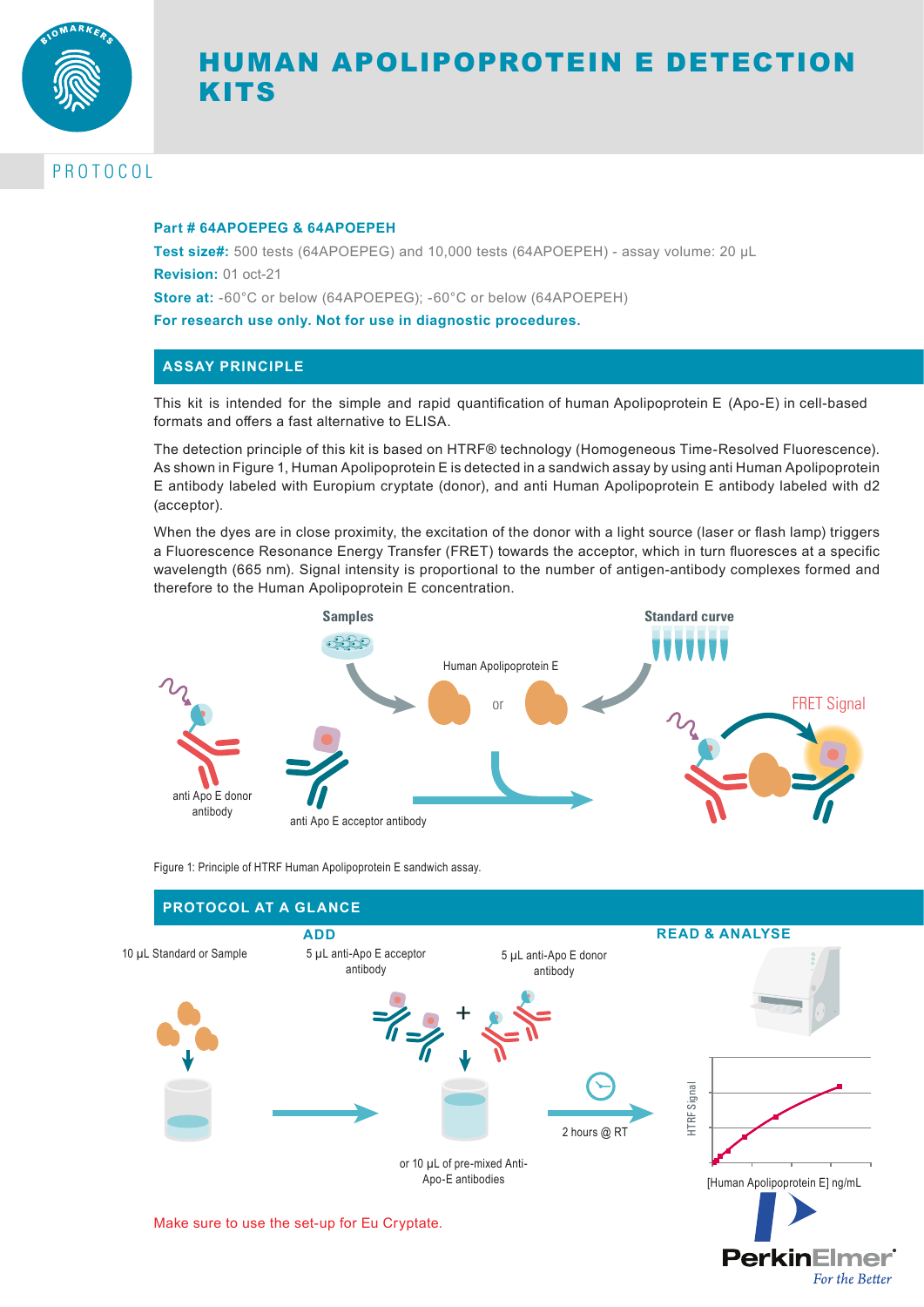### **MATERIALS PROVIDED:**

| <b>KIT COMPONENTS</b>                       | <b>500 TESTS *</b><br>CAT#64APOEPEG | 10,000 TESTS *<br><b>CAT#64APOEPEH</b> |
|---------------------------------------------|-------------------------------------|----------------------------------------|
| Human Apolipoprotein E Standard             | 1 vial - $50 \mu L$                 | 1 vial - $50 \mu L$                    |
| Frozen                                      | $250$ ng/mL                         | $250$ ng/mL                            |
|                                             | 1 vial - 50 µL                      | 1 vial - $1$ mL                        |
| Human Apolipoprotein E Eu Cryptate Antibody | Frozen - 50X                        | Frozen - 50X                           |
|                                             | 1 vial - $50 \mu L$                 | 1 vial - $1$ mL                        |
| Human Apolipoprotein E d2 Antibody          | Frozen - 50X                        | Frozen - 50X                           |
| Diluent #5 **                               | 2 vials                             | 1 vial                                 |
| 5X                                          | 2 mL                                | $10 \text{ mL}$                        |
| Detection buffer ***                        | 1 vial                              | 1 vial                                 |
|                                             | 7 mL                                | $105$ mL                               |
| ready-to-use                                | Detection Buffer #3                 | Detection Buffer #3                    |

\* When used as advised, the two available kit sizes will provide sufficient reagents for 500 tests and 10,000 tests respectively in 20 µL final volume..

Assay volumes can be adjusted proportionally to run the assay in 96 or 1536 well microplates.

\*\* Medium like cell culture medium can be an alternative to the diluent.

\*\*\* The Detection buffer is used to prepare working solutions of acceptor and donor reagents.

#### **PURCHASE SEPARATELY:**

• HTRF®-Certified Reader. Make sure the setup for Eu Cryptate is used.

For a list of HTRF-compatible readers and set-up recommendations, please visit www.cisbio.com/compatible-readers

• Small volume (SV) detection microplates. For information about microplate recommendations, please visit our website at: cisbio. com/microplates-recommendations

### **STORAGE AND STABILITY**



Store the kit at -60°C or below.

Under proper storage conditions, reagents are stable until the expiry date indicated on the label. Diluent and detection buffer are shipped frozen, but can be stored at 2-8°C in your premises.



If lyophilized, reconstituted reagents, antibodies, and standard stock solutions may be frozen and thawed only once. To avoid freeze/thaw cycles, it is recommended to dispense remaining stock solutions into disposable plastic vials for storage at -60°C or below .

Volume of ApoE standard aliquots should not be under 10 µL.

Thawed diluent and detection buffer can be stored at 2-8°C in your premises.

#### **REAGENT PREPARATION**

#### **BEFORE YOU BEGIN:**

- It is very important to prepare reagents in the specified buffers. The use of an incorrect diluent may affect reagent stability and assay results.
- Thaw the frozen reagents at room temperature, allow them to warm up to room temperature for at least 30 mins before use
- Before use, allow Diluent and Detection buffer to warm up at room temperature and homogenize them with a vortex.
- Antibody solutions must be prepared in individual vials and can be mixed prior to dispensing.
- Human Apolipoprotein E standards (for standard curve) must be prepared in diluent or in the same medium as the samples.

### **TAKE CARE TO PREPARE STOCK AND WORKING SOLUTIONS ACCORDING TO THE DIRECTIONS FOR THE KIT SIZE YOU HAVE PURCHASED.**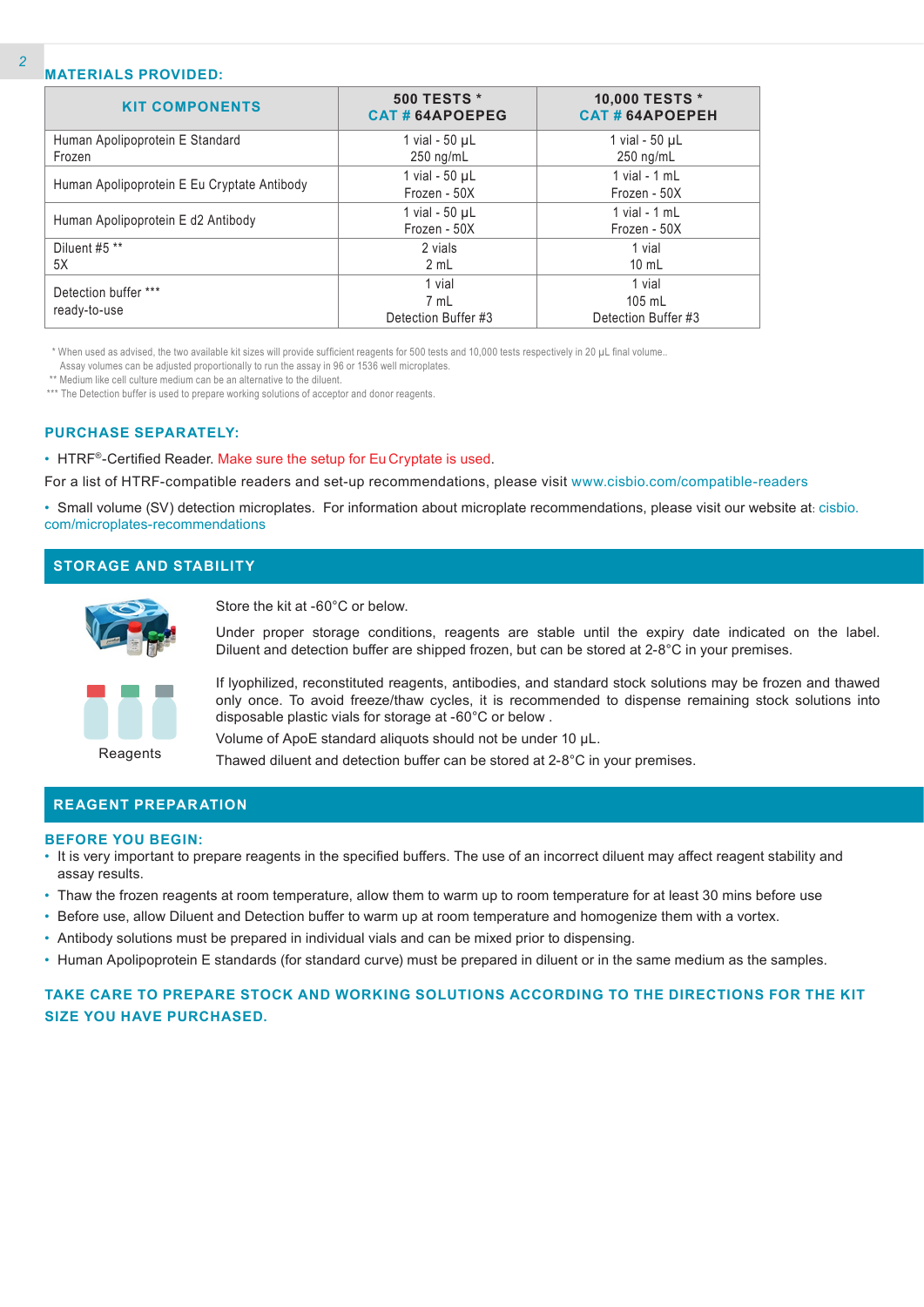## **TO PREPARE REAGENT STOCK SOLUTIONS:**

| <b>500 TESTS KIT - 64APOEPEG</b>                                                                                                                                                                                                                                                                                               |                                                  |             | 10,000 TESTS KIT - 64APOEPEH                                                                                                                                                                                                                                                                                                     |
|--------------------------------------------------------------------------------------------------------------------------------------------------------------------------------------------------------------------------------------------------------------------------------------------------------------------------------|--------------------------------------------------|-------------|----------------------------------------------------------------------------------------------------------------------------------------------------------------------------------------------------------------------------------------------------------------------------------------------------------------------------------|
|                                                                                                                                                                                                                                                                                                                                | Anti-Human Apolipoprotein E Eu Cryptate antibody |             |                                                                                                                                                                                                                                                                                                                                  |
| Thaw the Human Apolipoprotein E Eu Cryptate<br>antibody . Mix gently.<br>This 50X stock solution can be frozen and stored<br>at -60°C or below. To avoid freeze/thaw cycles, it is<br>recommended to dispense remaining stock solutions<br>into disposable plastic vials for storage at -60°C or<br>below                      |                                                  |             | Thaw the Human Apolipoprotein E Eu Cryptate<br>antibody . Mix gently.<br>This 50X stock solution can be frozen and stored<br>at -60°C or below. To avoid freeze/thaw cycles, it is<br>recommended to dispense remaining stock solutions<br>into disposable plastic vials for storage at -60°C or<br>below                        |
|                                                                                                                                                                                                                                                                                                                                | Anti-Human Apolipoprotein E d2 antibody          |             |                                                                                                                                                                                                                                                                                                                                  |
| Thaw the Human Apolipoprotein E d2 antibody . Mix<br>gently.<br>This 50X stock solution can be frozen and stored<br>at -60°C or below. To avoid freeze/thaw cycles, it is<br>recommended to dispense remaining stock solutions<br>into disposable plastic vials for storage at -60°C or<br>below                               |                                                  |             | Thaw the Human Apolipoprotein E d2 antibody . Mix<br>gently.<br>This 50X stock solution can be frozen and stored<br>at -60°C or below. To avoid freeze/thaw cycles, it is<br>recommended to dispense remaining stock solutions<br>into disposable plastic vials for storage at -60°C or<br>below                                 |
|                                                                                                                                                                                                                                                                                                                                | Human Apolipoprotein E Standard                  |             |                                                                                                                                                                                                                                                                                                                                  |
| Thaw the ApoE standard stock solution (5,000 ng/<br>mL) at RT. Mix gently. To avoid freeze/thaw cycles, it<br>is recommended to dispense remaining stock solution<br>into disposable plastic vials for storage at -60°C or<br>below.                                                                                           |                                                  |             | Thaw the ApoE standard stock solution (5,000 ng/<br>mL) at RT. Mix gently. To avoid freeze/thaw cycles, it<br>is recommended to dispense remaining stock solution<br>into disposable plastic vials for storage at -60°C or<br>below.                                                                                             |
|                                                                                                                                                                                                                                                                                                                                | <b>Diluent</b>                                   |             |                                                                                                                                                                                                                                                                                                                                  |
| Dilute 5-fold the 5 X diluent #5 with distilled water:<br>homogenize the 5 X diluent #5 with a vortex and add 1<br>volume of stock solution in 4 volumes of distilled water<br>(e.g., 1 mL of diluent + 4 mL of distilled water). Mix<br>gently after dilution. This 1X diluent can be frozen and<br>stored at -60°C or below. | 4 vol                                            | 1 vol<br>5X | Dilute 5-fold the 5 X diluent #5 with distilled water:<br>homogenize the 5 X diluent #5 with a vortex and add 1<br>volume of stock solution in 4 volumes of distilled water<br>(e.g., 10 mL of diluent + 40 mL of distilled water). Mix<br>gently after dilution. This 1X diluent can be frozen and<br>stored at -60°C or below. |
|                                                                                                                                                                                                                                                                                                                                | <b>Detection buffer</b>                          |             |                                                                                                                                                                                                                                                                                                                                  |
| The Detection buffer is ready-to-use.                                                                                                                                                                                                                                                                                          |                                                  |             | The Detection buffer is ready-to-use.                                                                                                                                                                                                                                                                                            |

### **TO PREPARE ANTIBODY WORKING SOLUTIONS:**

Each well requires 5 µL of Human Apolipoprotein E-Eu Cryptate Antibody and 5 µL of Human Apolipoprotein E-d2 Antibody.

Prepare the two antibody solutions in separate vials.

 $\blacksquare$ 

| <b>500 TESTS KIT - 64APOEPEG</b>                                                                                                                                                                                                                                                                                                              |                                    |                                             | 10,000 TESTS KIT - 64APOEPEH                                                                                                                                                                                                                                                                                                            |
|-----------------------------------------------------------------------------------------------------------------------------------------------------------------------------------------------------------------------------------------------------------------------------------------------------------------------------------------------|------------------------------------|---------------------------------------------|-----------------------------------------------------------------------------------------------------------------------------------------------------------------------------------------------------------------------------------------------------------------------------------------------------------------------------------------|
|                                                                                                                                                                                                                                                                                                                                               |                                    | Human Apolipoprotein E Eu Cryptate antibody |                                                                                                                                                                                                                                                                                                                                         |
| Dilute 50-fold the 50X stock solution (thawed<br>reagent) of human Apo-E Eu Cryptate antibody<br>stock solution with the Detection buffer #3 : add 1<br>volume of Eu Cryptate antibody stock solution in<br>49 volumes of Detection buffer #3 (e.g., 0.05 mL of<br>Eu Cryptate antibody stock solution $+2.45$ mL of<br>Detection Buffer #3). | 49 vol<br>1 vol                    | 49 vol<br>1 vol                             | Dilute 50-fold the 50X stock solution (thawed<br>reagent) of human Apo-E Eu cryptate antibody stock<br>solution with the Detection buffer #3 : add 1 volume<br>of Eu Cryptate antibody stock solution in 49 volumes<br>of Detection buffer #3 (e.g., 1 mL of Eu Cryptate<br>antibody stock solution + 49 mL of Detection Buffer<br>#3). |
|                                                                                                                                                                                                                                                                                                                                               | Human Apolipoprotein E d2 antibody |                                             |                                                                                                                                                                                                                                                                                                                                         |
| Dilute 50-fold the 50X stock solution (thawed<br>reagent) of human Apo E-d2 antibody stock solution<br>with the Detection buffer #3 : add 1 volume of d2-<br>antibody stock solution in 49 volumes of Detection<br>buffer #3 (e.g., 0.05 mL of d2-antibody stock solution<br>+ 2.45 mL of Detection Buffer #3).                               | 49 vol<br>1 vol                    | 49 vol<br>1 vol                             | Dilute 50-fold the 50X stock solution (thawed<br>reagent) of human Apo E d2 antibody stock solution<br>with the Detection buffer #3 : add 1 volume of d2<br>antibody stock solution in 49 volumes of Detection<br>buffer #3 (e.g., 1 mL of d2 antibody stock solution +<br>49 mL of Detection Buffer #3).                               |
|                                                                                                                                                                                                                                                                                                                                               |                                    | Antibody mix                                |                                                                                                                                                                                                                                                                                                                                         |
| It is possible to pre-mix the two ready-to-use<br>antibody solutions just prior to dispensing the<br>reagents by adding 1 volume of d2 antibody solution<br>to 1 volume of Cryptate antibody solution (e.g. 1 mL<br>of d2 antibody + 1 mL of Cryptate antibody).                                                                              |                                    |                                             | It is possible to pre-mix the two ready-to-use<br>antibody solutions just prior to dispensing the<br>reagents by adding 1 volume of d2 antibody solution<br>to 1 volume of Cryptate antibody solution (e.g. 1 mL<br>of d2 antibody + 1 mL of Cryptate antibody).                                                                        |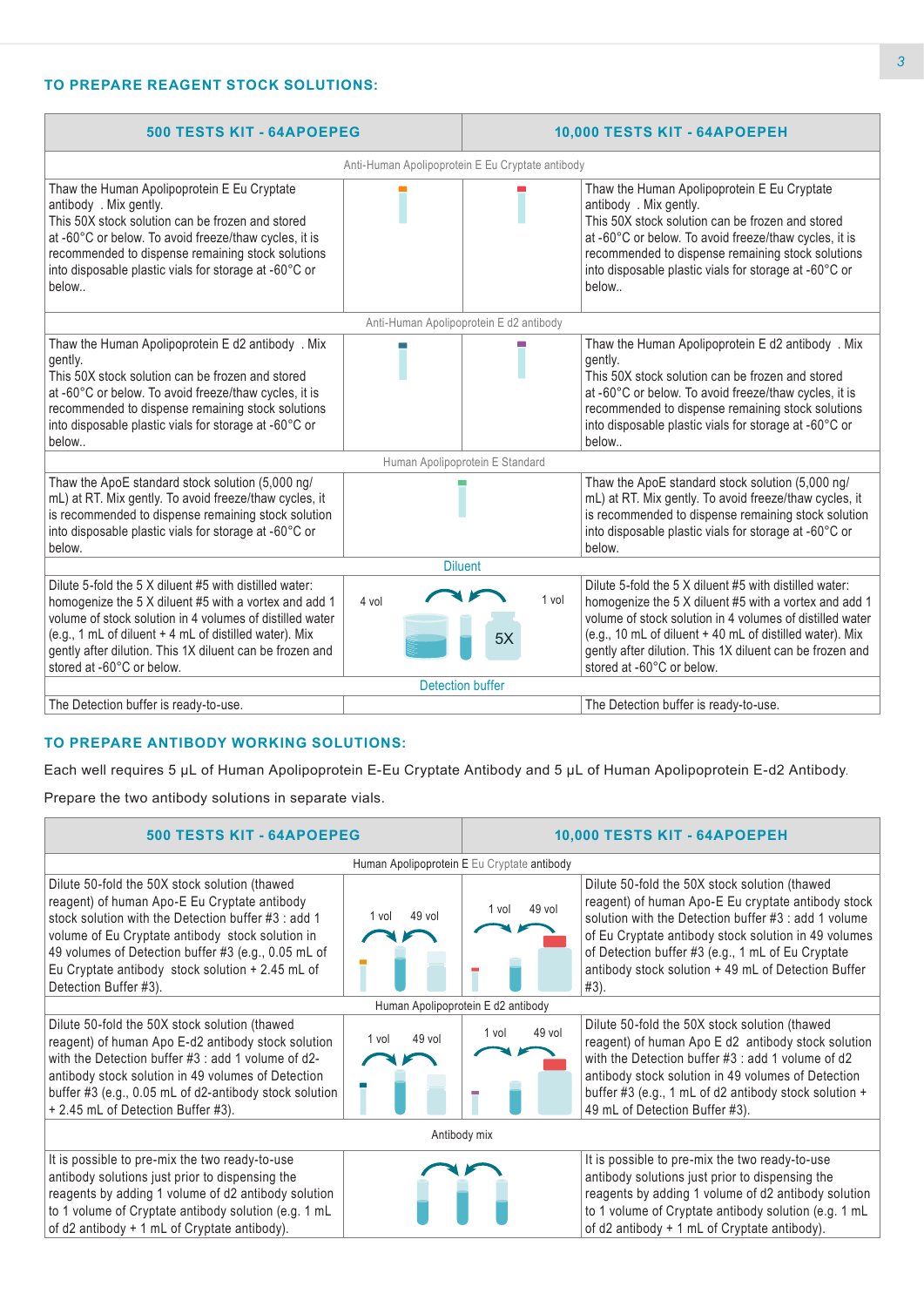#### **TO PREPARE STANDARD WORKING SOLUTIONS:**

- Each well requires 10 µL of standard.
- Dilute the standard stock solution serially with diluent #5 (1X) or in the medium used for the preparation of the samples.
- If culture medium is used to dilute the standard, we recommend to supplement it with serum (2 to 10%) or BSA (0.2 to 1%) in order to avoid ApoE sticking to assay plates.
- In order to check for a potential interference effect from your own assay buffer when using the assay for the first time, we highly recommend the parallel preparation of a standard curve in your own supplemented cell culture medium and in diluent #5 (1X).
- In order to counteract any standard sticking, we recommend changing tips between each dilution.

#### A recommended standard dilution procedure is listed and illustrated below:

Dilute the standard stock solution 20-fold with diluent; this yields the Standard Max solution (250 ng/mL)

Dilute the standard stock solution 20-fold with diluent #5 (1X) to prepare high standard (std 7): e.g. take 10 µL of standard stock solution and add it to 190 µL of diluent #5 (1X). Mix gently.

Use the high standard (std 7) to prepare the standard curve using 1/2.6 serial dilutions as follows:

- Dispense 160 µL of diluent #5 (1X) in each vial from Std 6 to Std 0.
- Add 100 µL of standard to 160 µL of diluent #5 (1X), mix gently and repeat the 1/2.6 serial dilution to make standard solutions: std6, std5, std4, std3, std2, std1.

This will create 7 standards for the analyte. Std 0 (Negative control) is diluent #5 (1X) or appropriate culture medium alone.



| <b>STANDARD</b>                | <b>SERIAL DILUTIONS</b>                                | APOE WORKING SOLUTIONS (NG/<br>ML) |
|--------------------------------|--------------------------------------------------------|------------------------------------|
| <b>Standard Stock solution</b> | Thawed stock solution                                  | 5 0 0 0                            |
| Standard 7                     | 10 µL Standard Stock Solution + 190 µL Diluent #5 (1X) | 250                                |
| Standard 6                     | 100 µL standard 7 + 160 µL Diluent #5 (1X)             | 96,15                              |
| Standard 5                     | 100 µL standard $6 + 160$ µL Diluent #5 (1X)           | 36,98                              |
| Standard 4                     | 100 µL standard $5 + 160$ µL Diluent #5 (1X)           | 14,22                              |
| Standard 3                     | 100 µL standard $4 + 160$ µL Diluent #5 (1X)           | 5,47                               |
| Standard 2                     | 100 µL standard $3 + 160$ µL Diluent #5 (1X)           | 2,10                               |
| Standard 1                     | 100 µL standard $2 + 160$ µL Diluent #5 (1X)           | 0,81                               |
| Standard 0                     | 160 µL Diluent #5 (1X)                                 |                                    |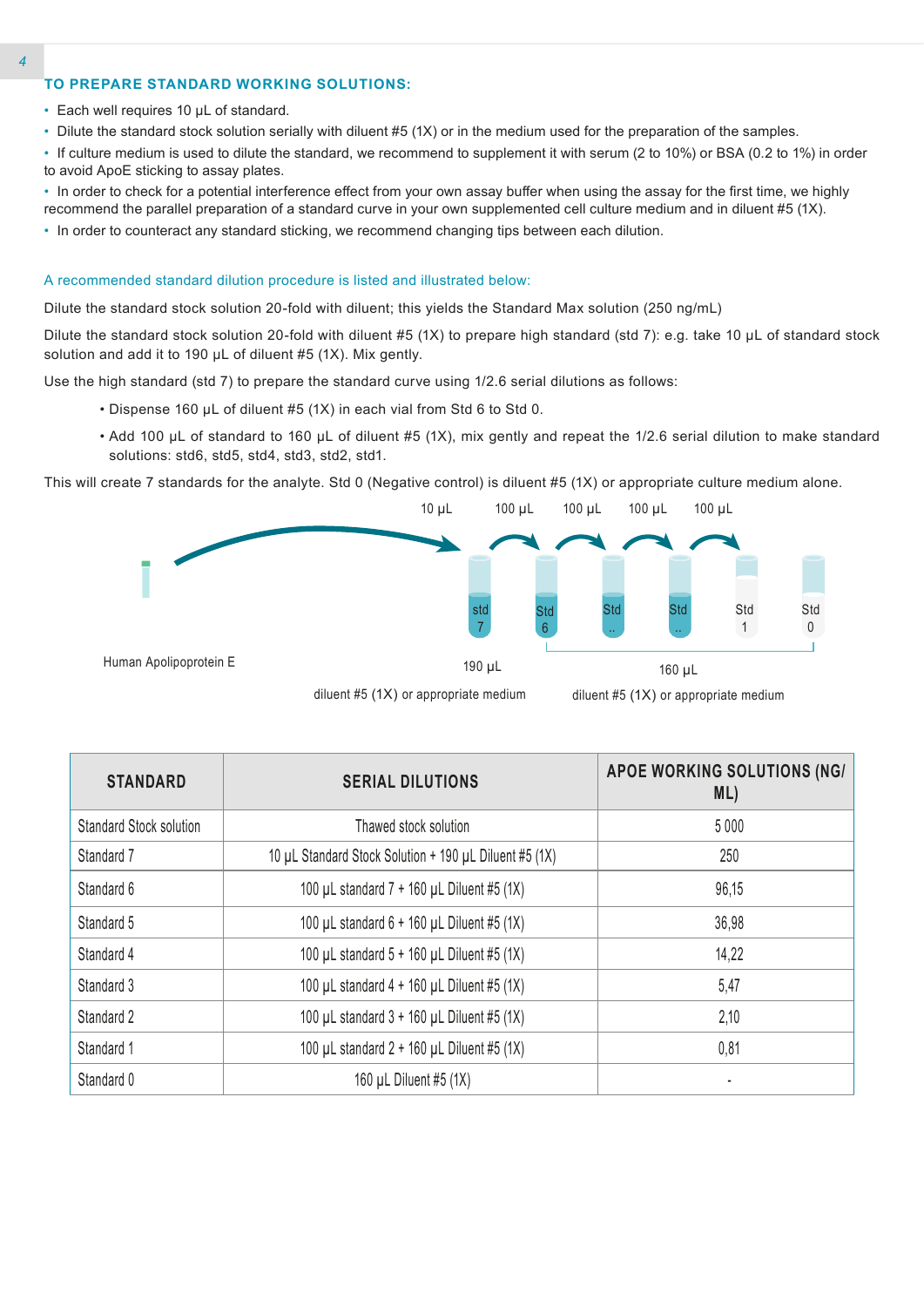### **TO PREPARE SAMPLES:**

• Each well requires 10 µL of sample.

• Just after their collection, put the samples at 4°C and test them immediately. For later use, samples should be dispensed into disposable plastic vials and stored at -60°C or below. Avoid multiple freeze/thaw cycles.

• Samples with a concentration above the highest standard (std 7) must be diluted diluent #5 (1X) in your appropriate sample medium, prepared, as recommended above.

• To obtain additional information or support, please contact the HTRF technical support team at cisbio.com/contact-us

# **ASSAY PROTOCOL**

|                   | Standard (Std 0 - std 7)                                                                                               | <b>Samples</b>                                      |
|-------------------|------------------------------------------------------------------------------------------------------------------------|-----------------------------------------------------|
| Step              | Dispense 10 µL of each Human Apolipoprotein E standard<br>(Std 0 - std 7) into each standard well                      | Dispense 10 µL of each sample into each sample well |
| Step <sub>2</sub> | Add 5 µL of Human Apolipoprotein E d2 antibody working solution to all wells                                           |                                                     |
| Step <sub>3</sub> | Add 5 µL of Human Apolipoprotein E Eu Cryptate antibody working solution to all wells                                  |                                                     |
| Step 4            | Seal the plate and incubate 2 hours @ RT<br>Following incubation, the signal remains stable over a period of 48 hours. |                                                     |
| Step 5            | Remove the plate sealer and read on an HTRF® compatible reader                                                         |                                                     |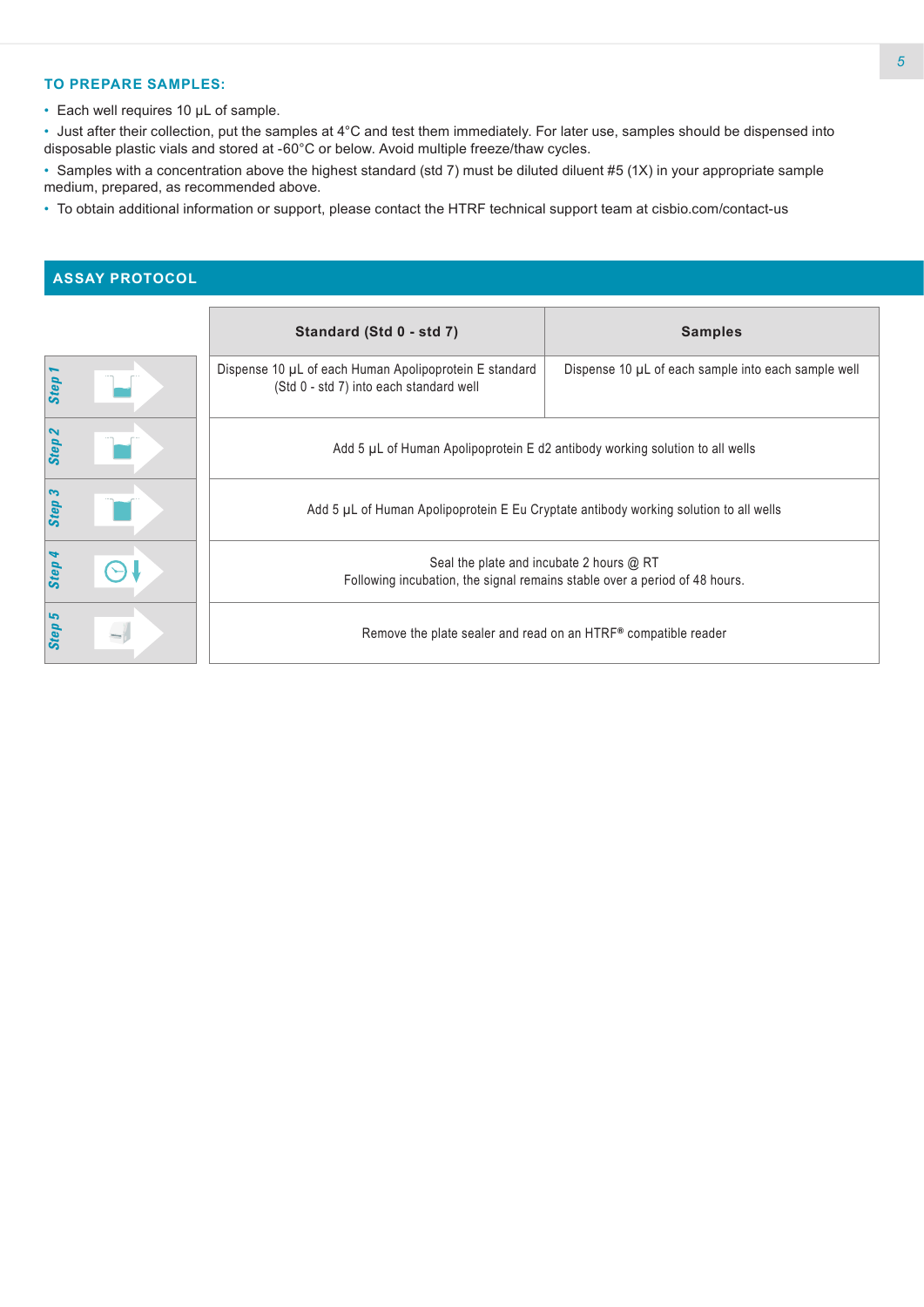|    | 1                                                                              | $\overline{2}$ | 3              | 4                                                                                                                                                                                                     | 5              | 6              |
|----|--------------------------------------------------------------------------------|----------------|----------------|-------------------------------------------------------------------------------------------------------------------------------------------------------------------------------------------------------|----------------|----------------|
|    | 10 µL Std 0 (Negative control)                                                 |                |                | 10 µL Sample 1                                                                                                                                                                                        |                |                |
|    | 4 5 µL Human Apolipoprotein E-d2<br>5 µL Human Apolipoprotein E-Eu<br>Cryptate | Repeat Well A1 | Repeat Well A1 | 5 µL Human Apolipoprotein E-d2<br>5 µL Human Apolipoprotein E-Eu<br>Cryptate                                                                                                                          | Repeat Well A4 | Repeat Well A4 |
|    | 10 µL Std 1                                                                    |                |                | 10 µL Sample 2                                                                                                                                                                                        |                |                |
| в  | 5 µL Human Apolipoprotein E-d2<br>5 µL Human Apolipoprotein E-Eu<br>Cryptate   | Repeat Well B1 | Repeat Well B1 | 5 µL Human Apolipoprotein E-d2<br>5 µL Human Apolipoprotein E-Eu<br>Cryptate                                                                                                                          | Repeat Well B4 | Repeat Well B4 |
|    | 10 µL Std 2                                                                    |                |                | 10 µL Sample 3                                                                                                                                                                                        |                |                |
| C. | 5 µL Human Apolipoprotein E-d2<br>5 µL Human Apolipoprotein E-Eu<br>Cryptate   | Repeat Well C1 | Repeat Well C1 | 5 µL Human Apolipoprotein E-d2<br>5 µL Human Apolipoprotein E-Eu<br>Cryptate                                                                                                                          | Repeat Well C4 | Repeat Well C4 |
|    | 10 µL Std                                                                      |                |                | 10 µL Sample                                                                                                                                                                                          |                |                |
| D  | 5 µL Human Apolipoprotein E-d2<br>5 µL Human Apolipoprotein E-Eu<br>Cryptate   | Repeat Well D1 | Repeat Well D1 | 5 µL Human Apolipoprotein E-d2<br>5 µL Human Apolipoprotein E-Eu<br>Cryptate                                                                                                                          | Repeat Well D4 | Repeat Well D4 |
|    | 10 µLStd                                                                       |                |                | 10 µL Sample                                                                                                                                                                                          |                |                |
| E. | 5 µL Human Apolipoprotein E-d2<br>5 µL Human Apolipoprotein E-Eu<br>Cryptate   | Repeat Well E1 | Repeat Well E1 | 5 µL Human Apolipoprotein E-d2<br>5 µL Human Apolipoprotein E-Eu<br>Cryptate                                                                                                                          | Repeat Well E4 | Repeat Well E4 |
|    | 10 µL Std                                                                      |                |                | 10 µL Sample                                                                                                                                                                                          |                |                |
| F  | 5 µL Human Apolipoprotein E-d2<br>5 µL Human Apolipoprotein E-Eu<br>Cryptate   | Repeat Well F1 | Repeat Well F1 | 5 µL Human Apolipoprotein E-d2<br>5 µL Human Apolipoprotein E-Eu<br>Cryptate                                                                                                                          | Repeat Well F4 | Repeat Well F4 |
|    | 10 µL Std                                                                      |                |                | 10 µL Sample                                                                                                                                                                                          |                |                |
|    | G 5 µL Human Apolipoprotein E-d2<br>5 µL Human Apolipoprotein E-Eu<br>Cryptate | Repeat Well G1 | Repeat Well G1 | 5 µL Human Apolipoprotein E-d2<br>5 µL Human Apolipoprotein E-Eu<br>Cryptate                                                                                                                          | Repeat Well G4 | Repeat Well G4 |
|    | 10 µL Std                                                                      |                |                | 10 µL Sample                                                                                                                                                                                          |                |                |
| н  | 5 µL Human Apolipoprotein E-d2<br>5 µL Human Apolipoprotein E-Eu<br>Cryptate   | Repeat Well H1 | Repeat Well H1 | $1 2 3$ 4 $\sqrt{6 7 8 9 10 11 12 13 14 15 16 17 18 19 20 21 22 23 24}$<br>$\frac{5 \text{ }\mu\text{L}\frac{\text{A}}{\text{B}}}{5 \text{ }\mu\text{L}\frac{\text{B}}{\text{C}}}}$<br>$\overline{D}$ |                |                |

L M N O P Q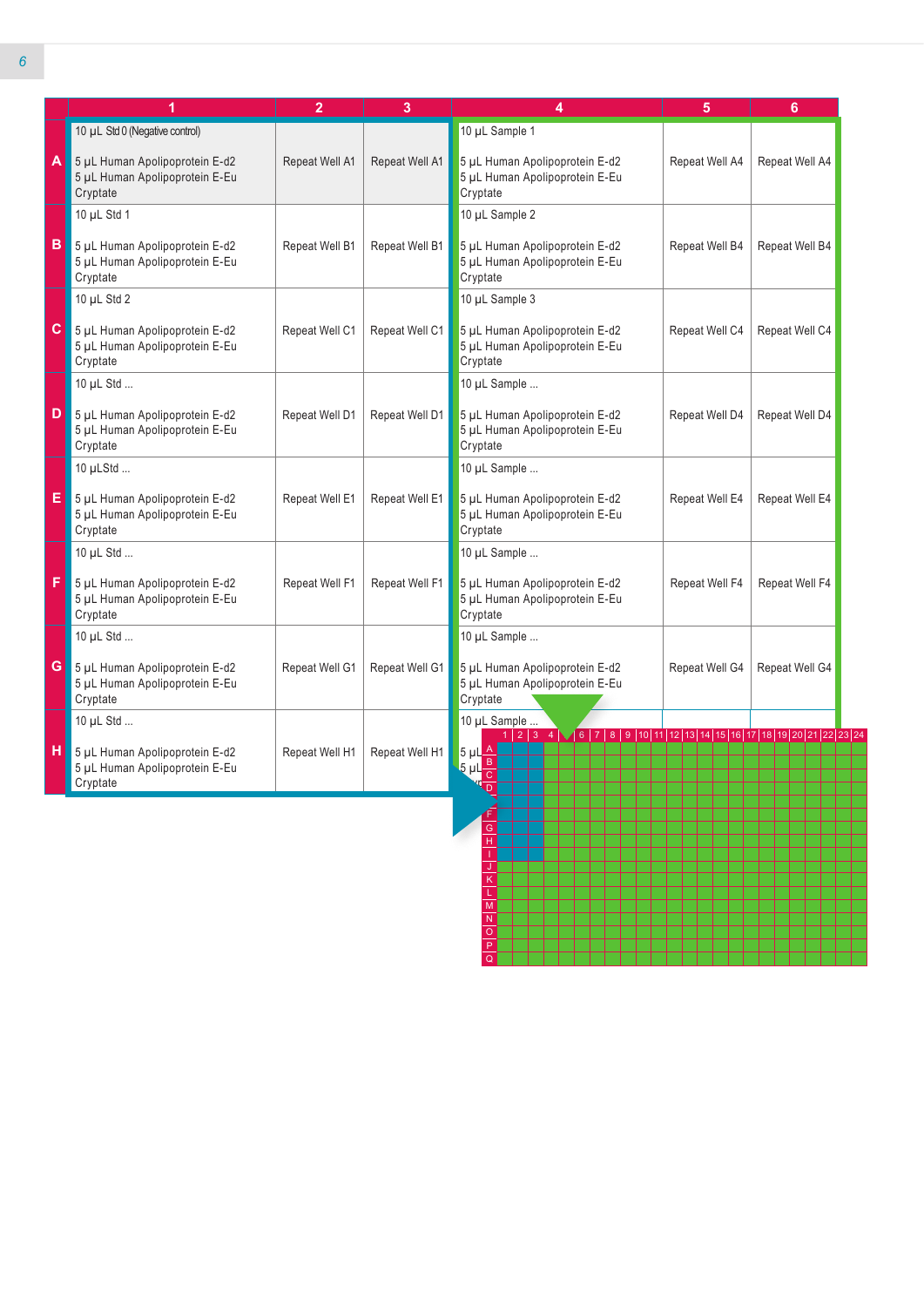### **DATA REDUCTION**

$$
Ratio = \frac{Signal 665 nm}{Signal 620 nm} \times 10^4
$$

2. Calculate the % CVs. The mean and standard deviation can then be worked out from ratio replicates.

$$
CV (%) = \frac{Standard deviation}{Mean Ratio} \times 100
$$

3. Calculate the % delta F which reflects the signal to background of the assay. The negative control (Standard 0) plays the role of an internal assay control. Delta F is used for the comparison of day to day runs of the same assay.

delta F (%) = Ratio Standard or sample - Ratio Negative Control Ratio Negative Control x 100

For more information about data reduction, please visit http://www.cisbio.com/htrf-ratio-and-data-reduction

### **RESULTS**

This data must not be substituted for the data obtained in the laboratory and should be considered only as an example. Results may vary from one HTRF® compatible reader to another.

| Standard curve fitting with the 4 Parameter Logistic (4PL) model (with 1/Y² weighting): |  |  |
|-----------------------------------------------------------------------------------------|--|--|
|-----------------------------------------------------------------------------------------|--|--|

|                               | Ratio (1) | CV(2) |
|-------------------------------|-----------|-------|
| Standard 0 - Negative control | 732       | $0\%$ |
| Standard 1 - 0.81 ng/mL       | 1089      | 4%    |
| Standard 2 - 2.10 ng/mL       | 1696      | 8%    |
| Standard 3 - 5.47 ng/mL       | 3304      | 5%    |
| Standard 4 - 14.22 ng/mL      | 7298      | 10%   |
| Standard 5 - 36.98 ng/mL      | 14383     | 7%    |
| Standard 6 - 96.15 ng/mL      | 22239     | 3%    |
| Standard 7 - 250 ng/mL        | 31093     | $2\%$ |